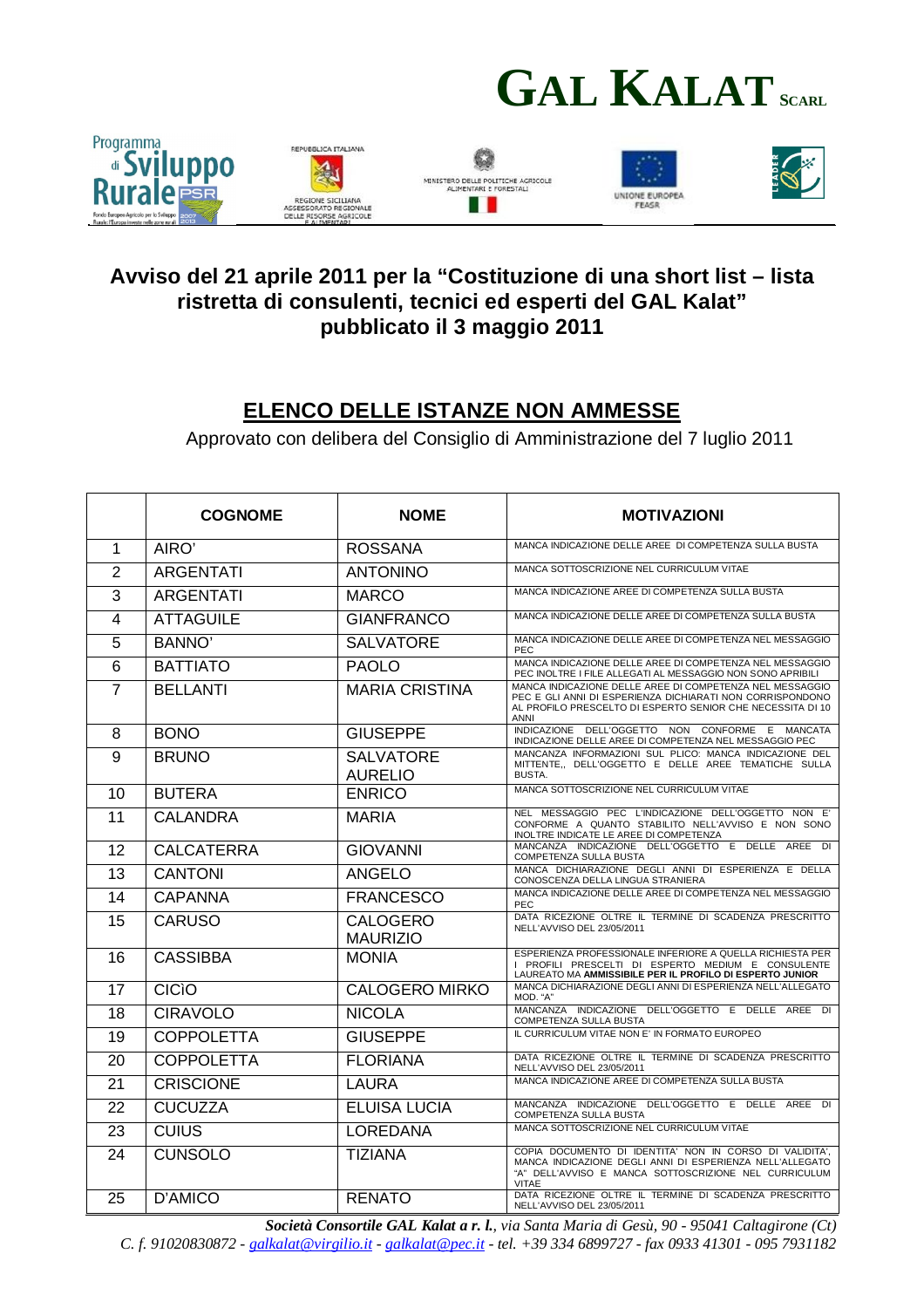| 26 | DI GRAZIA            | <b>ANGELA MARIA</b>               | NON HA MATURATO L'ESPERIENZA PER L'INSERIMENTO QUALE<br>ESPERTO SENIOR. AMMISSIBILE SOLO COME ESPERTO MEDIUM.                                                                                 |
|----|----------------------|-----------------------------------|-----------------------------------------------------------------------------------------------------------------------------------------------------------------------------------------------|
| 27 | DI MARTINO           | <b>IGNAZIO</b>                    | <b>L'ESPERIENZA</b><br>PROFESSIONALE<br><b>DICHIARANTA</b><br><b>NON</b><br>E'<br>CORRISPONDENTE AL PROFILO PRESCELTO                                                                         |
| 28 | <b>DI MAURO</b>      | <b>FILIPPO</b>                    | MANCA INDICAZIONE DELLE AREE DI COMPETENZA NEL MESSAGGIO<br>PEC INOLTRE I FILE ALLEGATI AL MESSAGGIO NON SONO APRIBILI                                                                        |
| 29 | DI POLLINA           | <b>MARCELLO</b>                   | DATA RICEZIONE OLTRE IL TERMINE DI SCADENZA PRESCRITTO<br>NELL'AVVISO DEL 23/05/2011                                                                                                          |
| 30 | <b>FAGONE</b>        | <b>ERNESTO</b><br><b>GIUSEPPE</b> | MANCA INDICAZIONE AREE DI COMPETENZA SULLA BUSTA                                                                                                                                              |
| 31 | <b>FAVALORO</b>      | <b>BIANCA</b>                     | MANCA SOTTOSCRIZIONE NEL CURRICULUM VITAE                                                                                                                                                     |
| 32 | FRASCONA'            | <b>DANIELA</b>                    | DATA RICEZIONE OLTRE IL TERMINE DI SCADENZA PRESCRITTO<br>NELL'AVVISO DEL 23/05/2011                                                                                                          |
| 33 | <b>FRONTINI</b>      | <b>MARIA ASSUNTA</b>              | MANCA INDICAZIONE AREE DI COMPETENZA SULLA BUSTA                                                                                                                                              |
| 34 | <b>GALVANO</b>       | <b>GIACOMO</b>                    | DATA RICEZIONE OLTRE IL TERMINE DI SCADENZA PRESCRITTO<br>NELL'AVVISO DEL 23/05/2011                                                                                                          |
| 35 | <b>GIANNONE</b>      | <b>CORRADO</b>                    | MANCA INDICAZIONE DELLE AREE DI COMPETENZA SULLA BUSTA E<br>DICHIARAZIONE DELL'ESPERIENZA MATURATA CORRISPONDENTE<br>AL PROFILO PRESCELTO E DELLA CONOSCENZA DELLA LINGUA<br><b>STRANIERA</b> |
| 36 | <b>GIARDINA</b>      | <b>MARIA</b>                      | NON HA MATURATO I 5 ANNI DI ESPERIENZA PER I PROFILI INDICATI<br>DI CONSULENTE LAUREATO E CONSULENTE DIPLOMATO MA<br>AMMISSIBILE PER IL PROFILO DI ESPERTO JUNIOR                             |
| 37 | <b>GRECO</b>         | <b>GIUSEPPE</b>                   | MANCA INDICAZIONE AREE DI COMPETENZA SULLA BUSTA                                                                                                                                              |
| 38 | <b>GRILLO</b>        | <b>OSCAR</b>                      | IL CURRICULUM VITAE NON E' CONFORME AL MODELLO EUROPEO                                                                                                                                        |
| 39 | <b>INFURNA</b>       | <b>SALVATORE</b>                  | MANCA INDICAZIONE AREE DI COMPETENZA SULLA BUSTA                                                                                                                                              |
| 40 | <b>IUDICA</b>        | <b>SILVANA</b><br><b>CONCETTA</b> | MANCA INDICAZIONE AREE di COMPETENZA SULLA BUSTA                                                                                                                                              |
| 41 | <b>LA FATA</b>       | <b>ROBERTA</b>                    | MANCANZA DI INDICAZIONE DELL'OGGETTO E DELLE AREE DI<br>COMPETENZA SULLA BUSTA                                                                                                                |
| 42 | <b>LEGGIO</b>        | <b>LAURA</b>                      | DATA RICEZIONE OLTRE IL TERMINE DI SCADENZA PRESCRITTO<br>NELL'AVVISO DEL 23/05/2011                                                                                                          |
| 43 | LO PRESTI            | <b>FRANCESCA</b>                  | MANCA DICHIARAZIONE DEGLI ANNI DI ESPERIENZA NELL L'AREA<br>TEMATICA PRESCELTA                                                                                                                |
| 44 | <b>LOMBARDO</b>      | <b>PIERLUCA</b>                   | MANCA INDICAZIONE DELLE AREE DI COMPETENZA NEL MESSAGGIO<br><b>PEC</b>                                                                                                                        |
| 45 | <b>LONGO</b>         | <b>BIANCA</b>                     | MANCA INDICAZIONE DEL MITTENTE E DELLE AREE DI COMPETENZA<br>SULLA BUSTA                                                                                                                      |
|    |                      |                                   |                                                                                                                                                                                               |
| 46 | <b>MACCARRONE</b>    | <b>ROSY</b>                       | MANCA INDICAZIONE DELLE AREE DI COMPETENZA NEL MESSAGGIO<br>PEC                                                                                                                               |
| 47 | <b>MALFITANO</b>     | <b>ALESSANDRO</b>                 | MANCA INDICAZIONE AREE DI COMPETENZA SULLA BUSTA                                                                                                                                              |
| 48 | <b>MESSINA</b>       | <b>GIUSEPPE</b>                   | MANCA INDICAZIONE DELLE AREE DI COMPETENZA NEL MESSAGGIO<br><b>PEC</b>                                                                                                                        |
| 49 | <b>MILANI</b>        | <b>DORINA</b>                     | IL MODELLO DI DOMANDA NON E' CONFORME ALL'ALLEGATO "A"<br>DEL BANDO. L'ISTANZA RISULTA INOLTRE INDIRIZZATA AD ALTRO<br><b>ENTE</b>                                                            |
| 50 | <b>MIRABILE</b>      | <b>MARIA</b>                      | DATA RICEZIONE OLTRE IL TERMINE DI SCADENZA PRESCRITTO<br>NELL'AVVISO DEL 23/05/2011                                                                                                          |
| 51 | <b>MUCCI</b>         | <b>ANNA CLARA</b>                 | DATA RICEZIONE OLTRE IL TERMINE DI SCADENZA PRESCRITTO<br>NELL'AVVISO DEL 23/05/2011                                                                                                          |
| 52 | MULE'                | <b>GIUSEPPE</b>                   | L'ESPERIENZA<br>PROFESSIONALE<br><b>DICHIARANTA</b><br><b>NON</b><br>E'<br>CORRISPONDENTE AL PROFILO PRESCELTO                                                                                |
| 53 | <b>MURATORE</b>      | <b>MARCO</b>                      | MANCA INDICAZIONE DELLE AREE DI COMPETENZA NEL MESSAGGIO<br>PEC INOLTRE I FILE ALLEGATI AL MESSAGGIO NON SONO APRIBILI                                                                        |
| 54 | <b>MURGO</b>         | <b>ANGELO</b>                     | MANCATA INDICAZIONE DELLE AREE DI COMPETENZA NELLA<br>DOMANDA E NELLA BUSTA                                                                                                                   |
| 55 | <b>PACINO</b>        | <b>CHIARA</b>                     | DATA RICEZIONE OLTRE IL TERMINE DI SCADENZA PRESCRITTO<br>NELL'AVVISO DEL 23/05/2011                                                                                                          |
| 56 | <b>PAGANA</b>        | <b>CARMELA</b>                    | MANCANZA INDICAZIONE DELL'OGGETTO E DELLE AREE DI<br>COMPETENZA SULLA BUSTA                                                                                                                   |
| 57 | <b>PARCO</b>         | <b>ALESSIO</b>                    | MANCA DICHIARAZIONE DEGLI ANNI DI ESPERIENZA E DELLA<br>LINGUA STRANIERA CONOSCIUTA                                                                                                           |
| 58 | <b>PASSARELLO</b>    | <b>SALVATORE</b>                  | MANCA INDICAZIONE DELLE AREE DI COMPETENZA NEL MESSAGGIO<br>PEC E LA DURATA MINIMA DELL'ESPERIENZA DICHIARATA NON E'<br>CORRISPONDENTE AL PROFILO PRESCELTO                                   |
| 59 | <b>PIAZZA</b>        | <b>ENZO</b>                       | MANCANO INDICAZIONI DELL'OGGETTO E DELLE AREE DI<br>COMPETENZA SULLA BUSTA E SOTTOSCRIZIONE NEL CURRICULUM<br><b>VITAE</b>                                                                    |
| 60 | <b>PLATANIA</b>      | <b>NUNZIATINA</b>                 | DATA RICEZIONE OLTRE IL TERMINE DI SCADENZA PRESCRITTO<br>NELL'AVVISO DEL 23/05/2011                                                                                                          |
| 61 | POLIZZI              | <b>SALVATORE</b>                  | MANCA INDICAZIONE DELLE AREE DI COMPETENZA SULLA BUSTA                                                                                                                                        |
| 62 | <b>PRESTIFILIPPO</b> | <b>MARIANGELA</b>                 | RICEZIONE OLTRE IL TERMINE DI SCADENZA PRESCRITTO<br>NELL'AVVISO DEL 23/05/2011                                                                                                               |
| 63 | <b>PUCCIO</b>        | <b>SALVO</b>                      | MANCA INDICAZIONE AREE DI COMPETENZA SULLA BUSTA                                                                                                                                              |
| 64 | <b>PUGLIA</b>        | <b>ALFIO</b>                      | MANCANZA ESPERIENZA ALMENO QUINQUENNALE NELLE AREE DI<br><b>COMPETENZA PRESCELTE</b>                                                                                                          |
| 65 | <b>PULVIRENTI</b>    | <b>FRANCESCA</b>                  | MANCA INDICAZIONE DELL'OGGETTO E DELLE AREE DI<br>COMPETENZA SULLA BUSTA                                                                                                                      |

*Società Consortile GAL Kalat a r.l., via Santa Maria di Gesù, 90 - 95041 Caltagirone (Ct) C. f. 91020830872 - galkalat@virgilio.it - galkalat@pec.it - tel. +39 334 6899727 - fax 0933 41301 - 095 7931182*